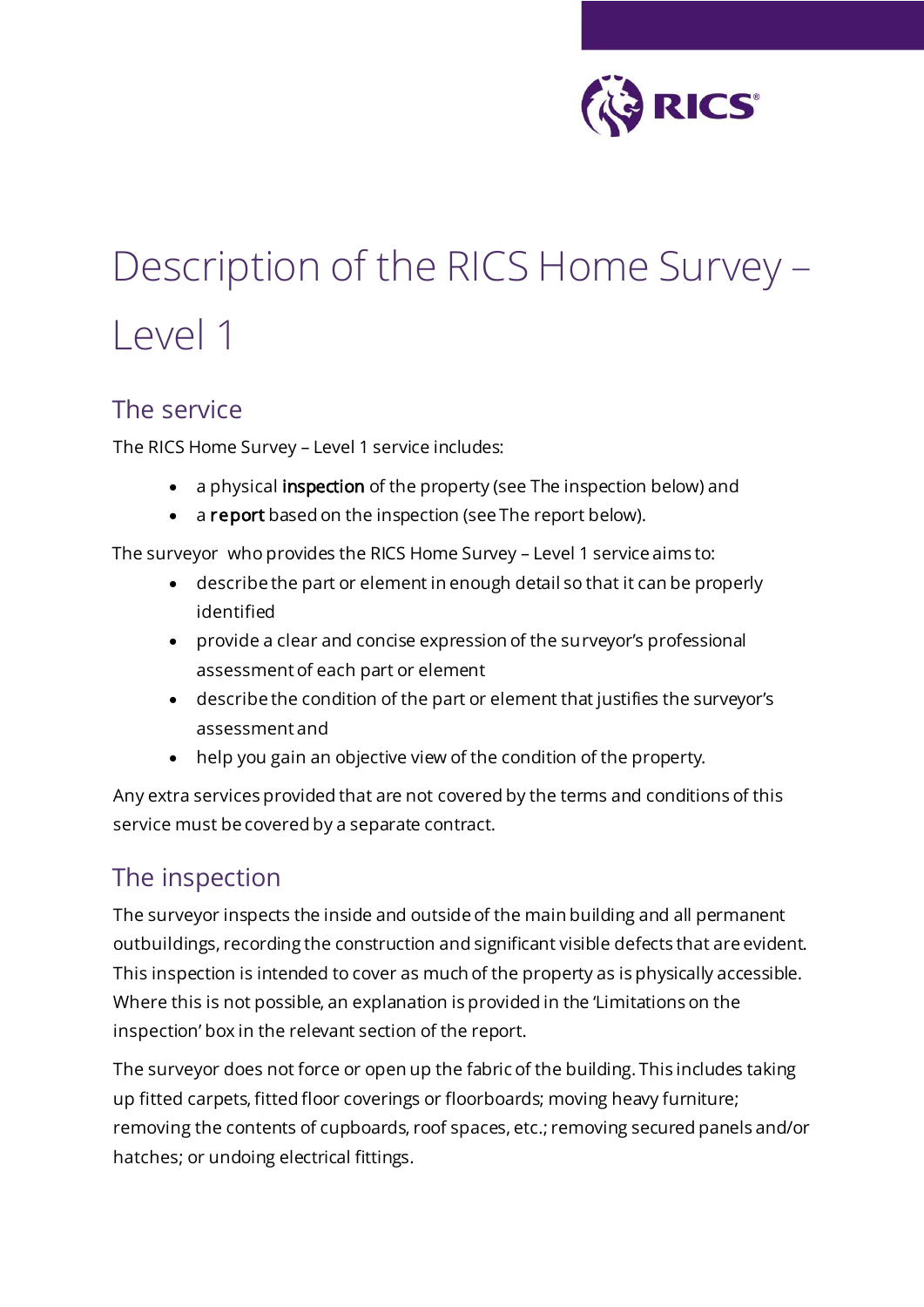The surveyor will not remove secured access panels and/or lift insulation material, stored goods or other contents. The surveyor will visually inspect the parts of the roof structure and other features that can be seen from the access hatch.

If necessary, the surveyor carries out parts of the inspection when standing at ground level, from adjoining public property where accessible. This means the extent of the inspection will depend on a range of individual circumstances at the time of inspection, and the surveyor judges each case on an individual basis.

The surveyor uses equipment such as a damp meter, binoculars and torch, and uses a ladder for flat roofs and for hatches no more than 3m above level ground (outside) or floor surfaces (inside) if it is safe to do so.

The surveyor also carries out a desk-top study and makes oral enquiries for information about matters affecting the property.

#### Services to the property

Services are generally hidden within the construction of the property. This means that only the visible parts of the available services can be inspected, and the surveyor does not carry out specialist tests. The visual inspection cannot assess the efficiency or safety of electrical, gas or other energy sources. It also does not investigate the plumbing, heating or drainage installations (or whether they meet current regulations); or the internal condition of any chimney, boiler or other flue.

## Outside the property

The surveyor inspects the condition of boundary walls, fences, permanent outbuildings and areas in common (shared) use. To inspect these areas, the surveyor walks around the grounds and any neighbouring public property where access can be obtained. Where there are restrictions to access (e.g. a creeper plant prevents closer inspection), these are reported and advice is given on any potential underlying risks that may require further investigation.

Buildings with swimming pools and sports facilities are treated as permanent outbuildings and are therefore inspected, but the surveyor does not report on the leisure facilities, such as the pool itself and its equipment internally and externally, landscaping and other facilities (for example, tennis courts and temporary outbuildings).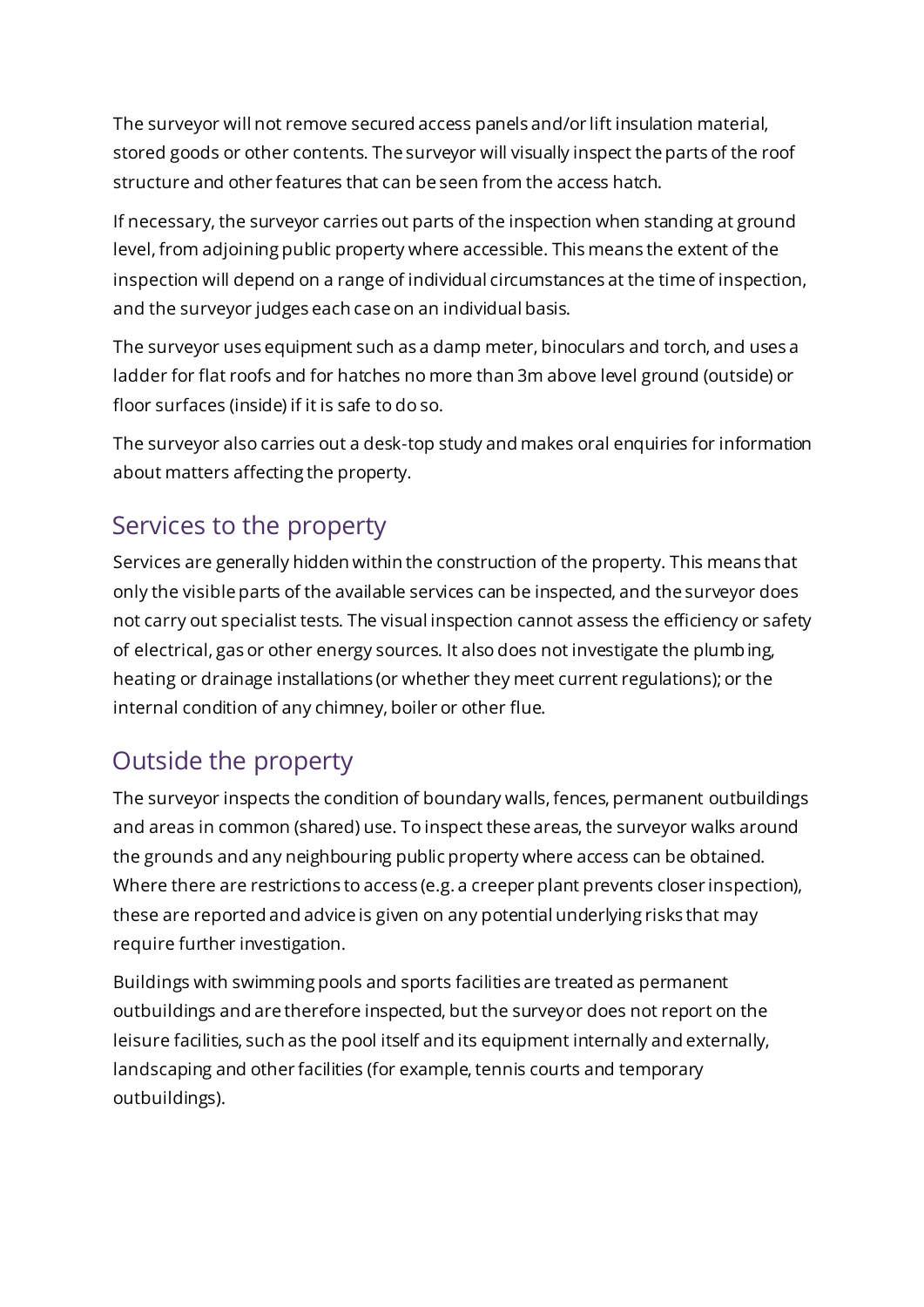#### **Flats**

When inspecting flats, the surveyor assesses the general condition of the outside surfaces of the building, as well as its access and communal areas (for example, shared hallways and staircases that lead directly to the subject flat) and roof spaces, but only if they are accessible from within and owned by the subject flat. The surveyor does not inspect drains, lifts, fire alarms and security systems.

External wall systems are not inspected. If the surveyor has specific concerns about these items, further investigation will be recommended before making a legal commitment to purchase.

## Dangerous materials, contamination and environmental

#### issues

The surveyor does not make any enquiries about contamination or other environmental dangers. If the surveyor suspects a problem, they should recommend further investigation.

The surveyor may assume that no harmful or dangerous materials have been used in the construction, and does not have a duty to justify making this assumption. However, if the inspection shows that such materials have been used, the surveyor must report this and ask for further instructions.

The surveyor does not carry out an asbestos inspection and does not act as an asbestos inspector when inspecting properties that may fall within The Control of Asbestos Regulations 2012 ('CAR 2012'). However, the report should properly emphasise the suspected presence of asbestos containing materials if the inspection identifies that possibility.

With flats, the surveyor assumes that there is a 'dutyholder' (as defined in CAR 2012), and that there is an asbestos register and an effective management plan in place, which does not present a significant risk to health or need any immediate payment. The surveyor does not consult the dutyholder.

#### The report

The surveyor produces a report of the inspection results for you to use, but cannot accept any liability if it is used by anyone else. If you decide not to act on the advice in the report, you do this at your own risk. The report is aimed at providing you with an understanding of the condition of the property to allow you to make an informed decision on serious or urgent repairs, and on the maintenance of the issues reported.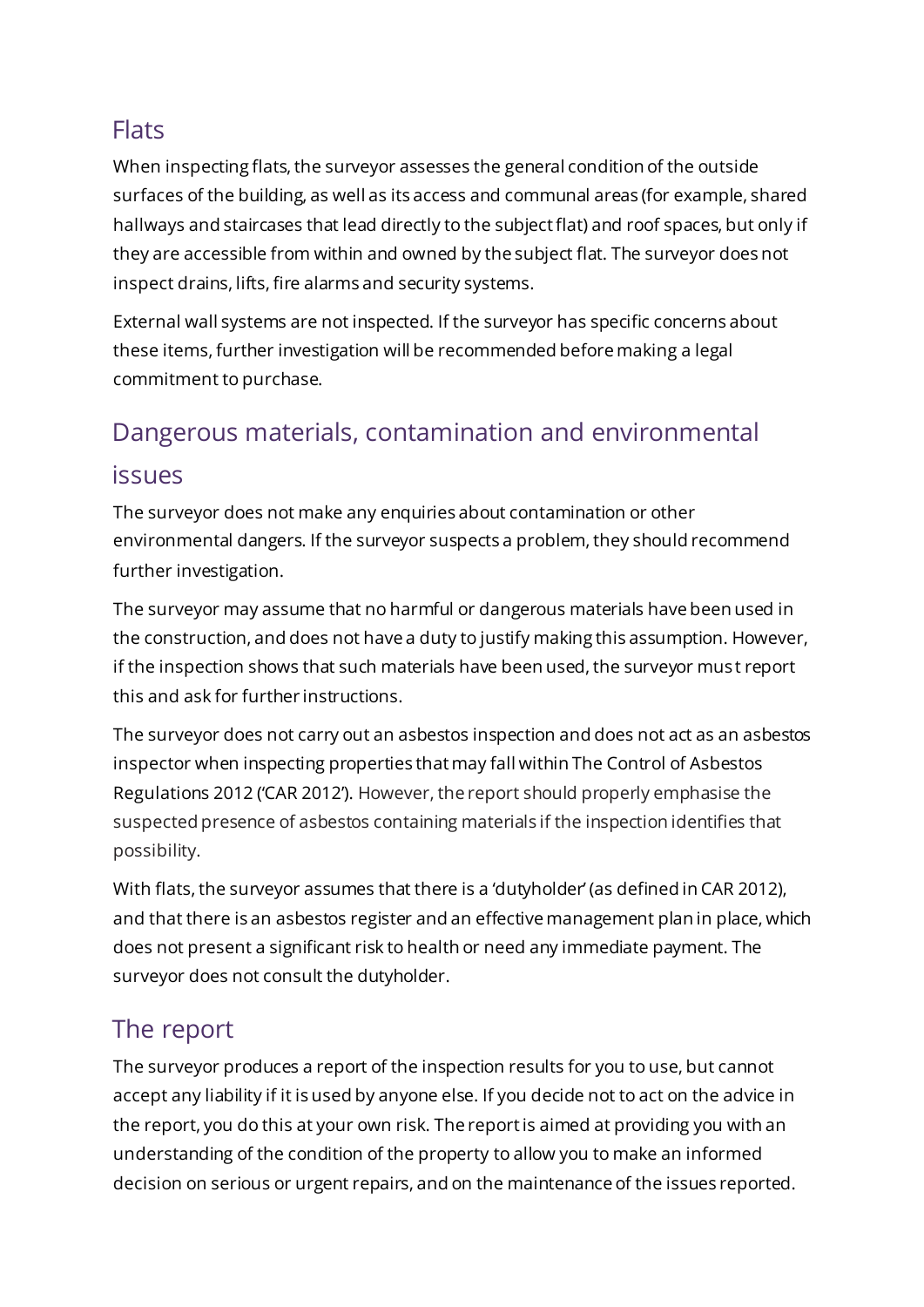The RICS Home Survey – Level 1 report does not include advice on repairs or ongoing maintenance issues.

Where the surveyor is unable to reach a conclusion with reasonable confidence, a recommendation for further investigation should be made.

## Condition ratings

The surveyor gives condition ratings to the main parts (the 'elements') of the main building, garage and some outside elements. The condition ratings are described as follows:

- R Documents we may suggest you request before you sign contracts.
- Condition rating 3 Defects that are serious and/or need to be repaired, replaced or investigated urgently. Failure to do so could risk serious safety issues or severe long-term damage to your property. Written quotations for repairs should be obtained prior to legal commitment to purchase.
- Condition rating 2 Defects that need repairing or replacing but are not considered to be either serious or urgent. The property must be maintained in the normal way.
- Condition rating 1 No repair is currently needed. The property must be maintained in the normal way.
- NI Elements not inspected.

The surveyor notes in the report if it was not possible to check any parts of the property that the inspection would normally cover. If the surveyor is concerned about these parts, the report tells you about any further investigations that are needed.

## Energy

The surveyor has not prepared the Energy Performance Certificate (EPC) as part of the RICS Home Survey – Level 1 service for the property. Where the EPC has not been made available by others, the most recent certificate will be obtained from the appropriate central registry where practicable. If the surveyor has seen the current EPC, they will review and state the relevant energy efficiency rating in this report.

#### Issues for legal advisers

The surveyor does not act as a legal adviser and does not comment on any legal documents. If, during the inspection, the surveyor identifies issues that your legal advisers may need to investigate further, the surveyor may refer to these in the report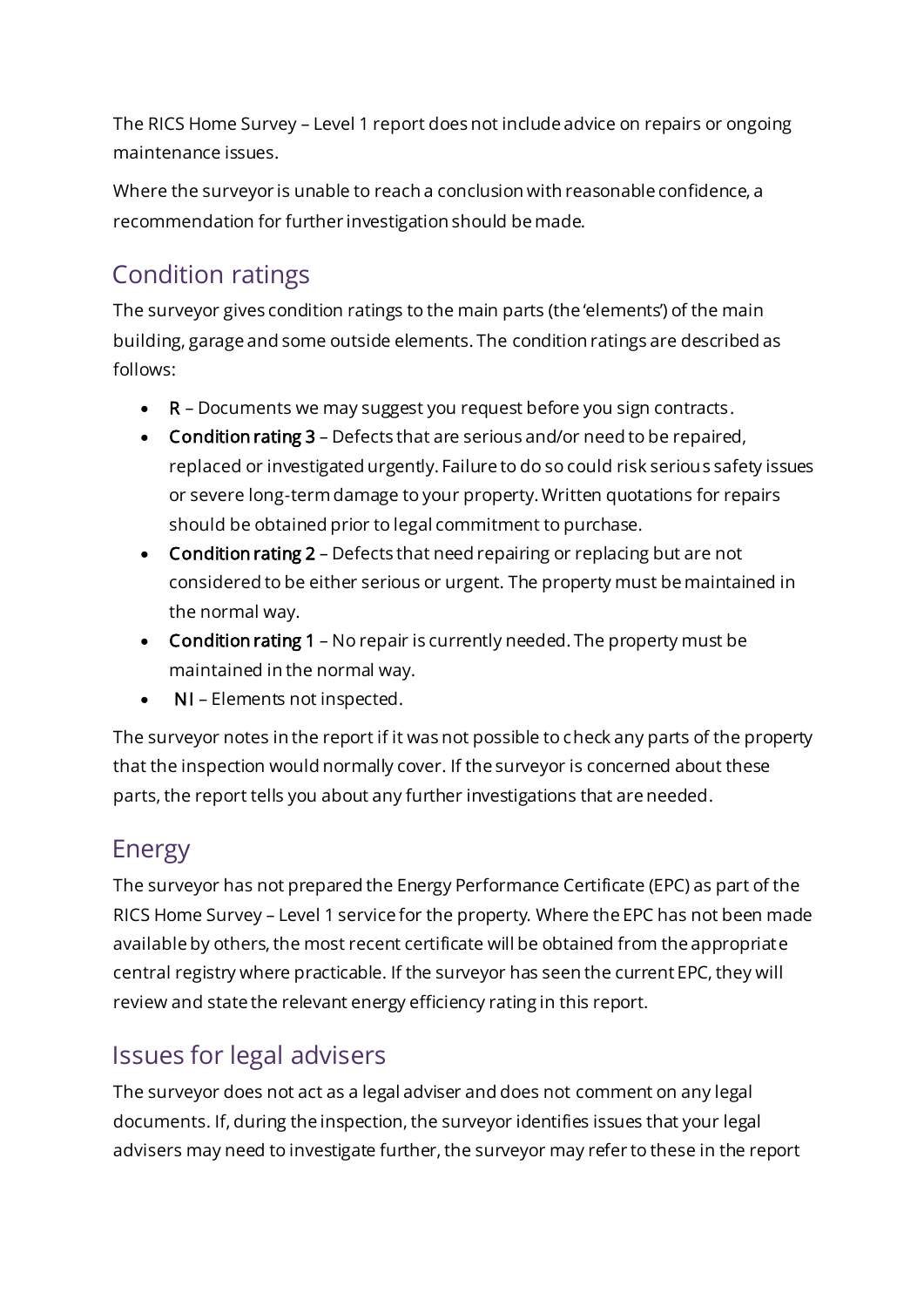(for example, to state you should check whether there is a warranty covering replacement windows).

This report has been prepared by a surveyor merely in their capacity as an employee or agent of a firm, company or other business entity ('the Company'). The report is the product of the Company, not of the individual surveyor. All of the statements and opinions contained in this report are expressed entirely on behalf of the Company, which accepts sole responsibility for them. For their part, the individual surveyor assumes no personal financial responsibility or liability in respect of the report, and no reliance or inference to the contrary should be drawn.

In the case of sole practitioners, the surveyor may sign the report in their own name, unless the surveyor operates as a sole trader limited liability company.

Nothing in this report excludes or limits liability for death or personal injury (including disease and impairment of mental condition) resulting from negligence.

#### Risks

This section summarises defects and issues that present a risk to the building or grounds, or a safety risk to people. These may have been reported and condition rated against more than one part of the property, or may be of a more general nature. They may have existed for some time and cannot be reasonably changed. The RICS Home Survey – Level 1 report will identify and list the risks, but give no further explanation.

#### Standard terms of engagement

- 1. The service the surveyor provides the standard RICS Home Survey Level 1 service described in this section, unless you agree with the surveyor in wr iting before the inspection that the surveyor will provide extra services. Any extra service will require separate terms of engagement to be entered into with the surveyor. Examples of extra services include:
	- o costing of repairs
	- o schedules of works
	- o supervision of works
	- o re-inspection
	- o detailed specific issue reports and
	- o market valuation and reinstatement costs
- 2. The surveyor The service will be provided by an AssocRICS, MRICS or FRICS member of the Royal Institution of Chartered Surveyors (RICS) who has the skills, knowledge and experience to survey and report on the property.